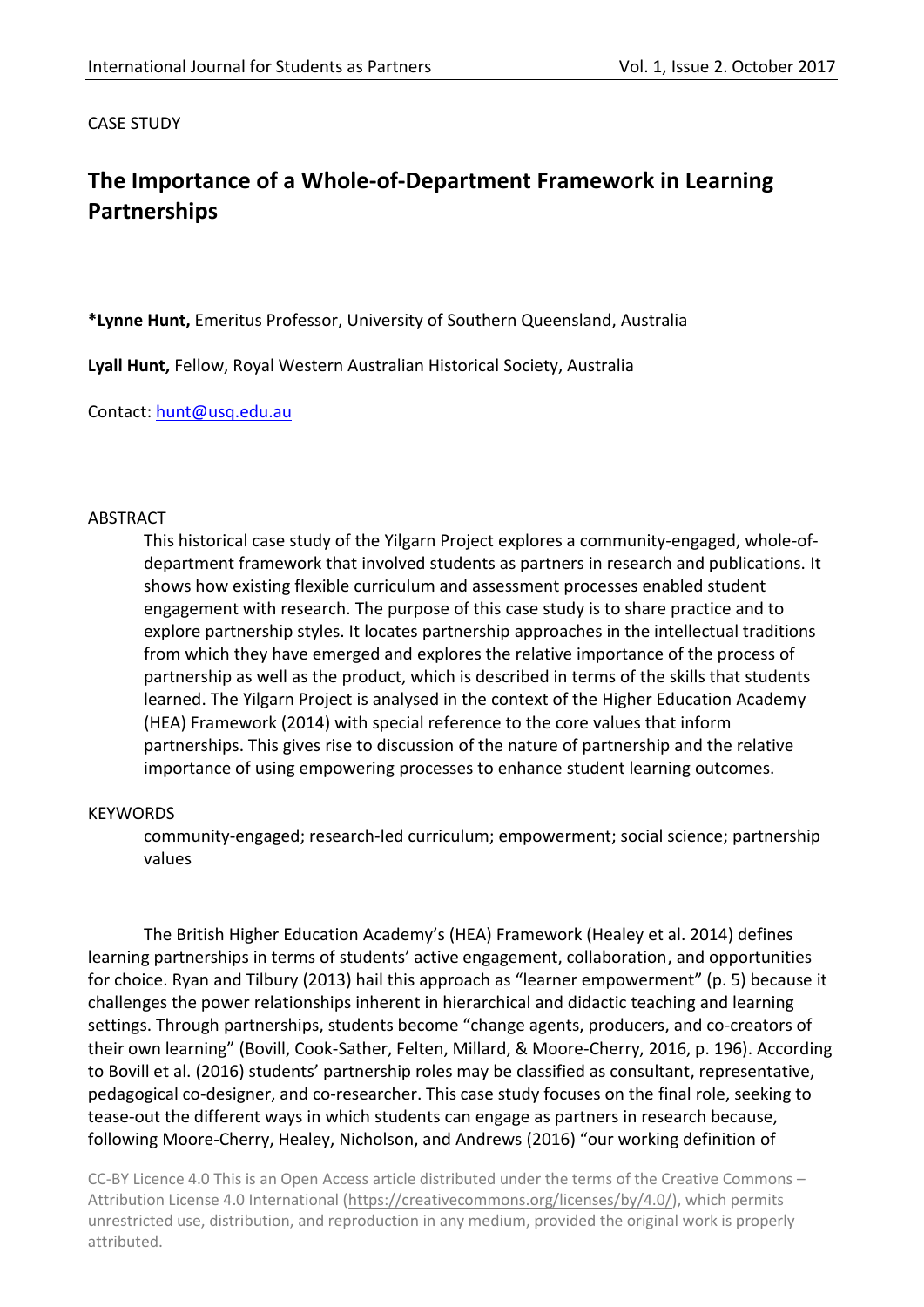partnership is not tightly constrained, rather it seeks to indicate boundaries to the concept" (p. 85).

The HEA Framework for partnerships is process-driven and based on core values of successful partnerships. These are:

- authenticity (staff and students are invested in the project),
- inclusiveness (the removal of barriers to participation),
- reciprocity (everyone benefits),
- empowerment,
- trust.
- challenge,
- community-building, and
- shared responsibility (all parties share collective responsibility for the aims of the partnership and individual responsibility for their own contributions).

Partnership approaches build on established pedagogical traditions. For example, constructivist pedagogies hold that "learners are not passive, uniform, empty vessels into which we can pour second-hand knowledge. Effective learning occurs when the learner is actively involved in the primary construction of knowledge" (Stewart, 2012, p. 10). Collaborative learning communities emerged as effective vehicles for constructivist pedagogies. Wenger (1998), for example, crystallised the concept of Communities of Practice which require "the participation of people who are fully engaged in the process of creating, refining, communicating, and using knowledge" (p. 1). These notions of collective and participative learning build on what has long been understood about women's collaborative ways of knowing (Belensky, Clinchy, Goldberger, Tarale, 1986) and Frière's (1971) collective conscientization strategies. In brief, collaborative and active learning is core to pedagogies associated with empowering, transformative adult learning (Knowles, Holton, & Aswansu, 2005).

## THE CASE STUDY

The Yilgarn research project was initiated by a request for the development of a shire history by the Council of the rural Yilgarn Shire in Western Australia. It asked the head of the social science department of a metropolitan college to produce a book commemorating the centenary of the discovery of gold in the Yilgarn. The Council planned 10 years ahead. This presented an opportunity to develop a structure to facilitate staff and student research over an extended period. A whole-of-department framework was adopted in which staff of the social science department undertook to write chapters of the book based on their own and undergraduate students' research. In effect, the Yilgarn Shire became a social science laboratory. This approach resulted in a book of greater scope than is customary in local histories. Chapters covered topics such as climate and landscape; geology and mining; soils, flora and fauna; economic development; politics; and Indigenous history. Two chapters provide the focus of discussion for this case study because both are now open source. These are "Miners and Farmers 1915-1950" (Hunt, L.J., 1988a, pp. 197-265) and "Women" (Hunt, L.Y.A., 1988, pp. 351-411). This case study is historical to the extent that student research focused on regional history. Further, given the time needed to produce the book, it refers to work completed in the past. As a consequence, students have now graduated and their voice cannot be included in this account of the project.

The whole-of-department framework provided opportunities for students to engage in authentic multidisciplinary research based on qualitative and quantitative investigation using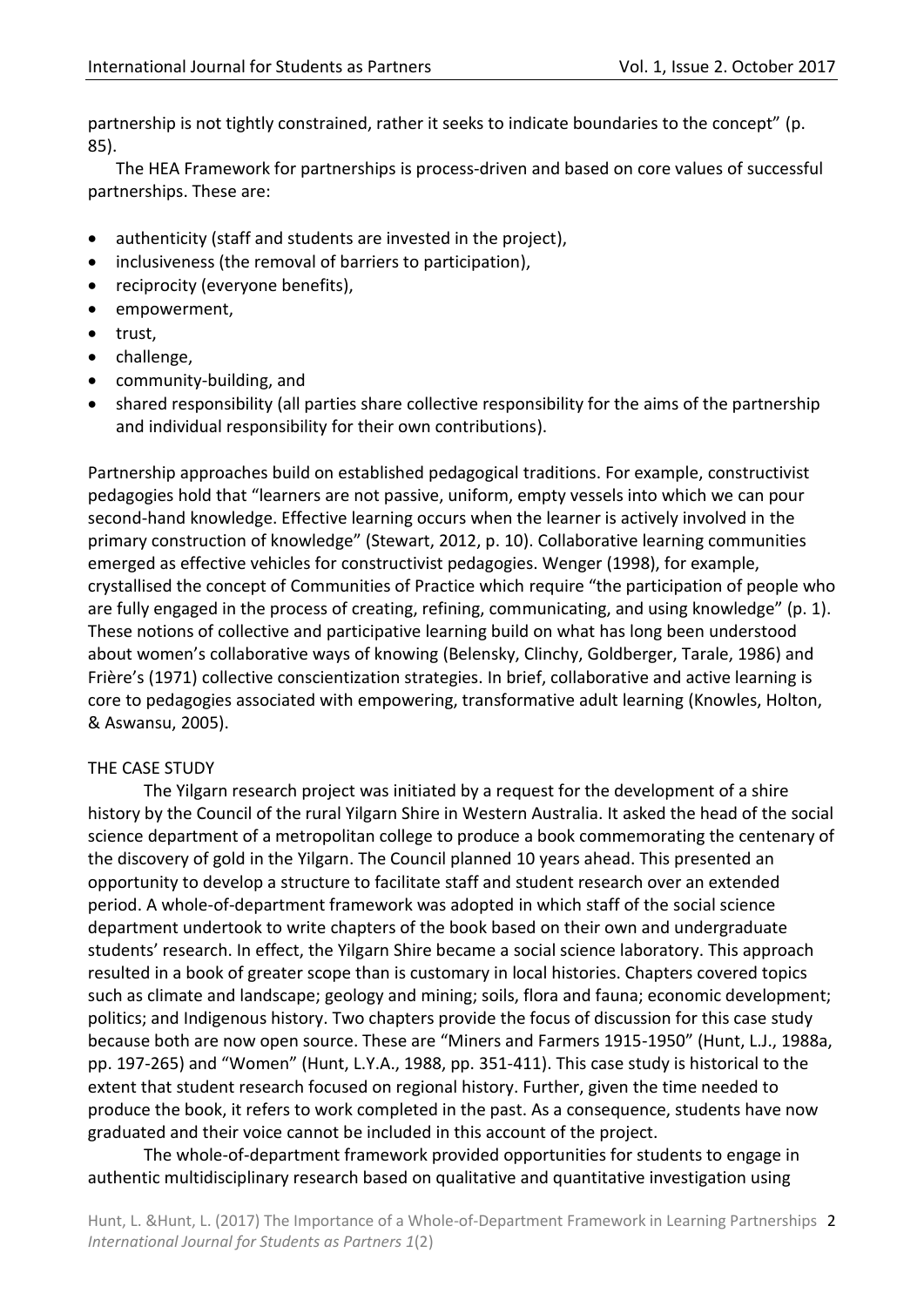primary and secondary sources of evidence. Participating students were enrolled in a six-course minor studies program which was guided by the principles of student choice of assignment topics, continuous assessment, and active learning. In brief, it was already primed as a research-led curriculum which "means that students become producers of knowledge, not just consumers. The strongest curricula form of this is seen in special undergraduate programs for selected students, but such research and inquiry may also be mainstreamed for all or many students" (Jenkins & Healey, 2012, p. 132). So student partnerships in research and writing for the Yilgarn Project were accommodated by the flexible, research-led curriculum without need for further changes.

The whole-of-department framework and 10-year time frame meant that some students studied a number of courses oriented to the Yilgarn, so they completed more than one piece of work for the project using a range of research methods. Within the framework, students designed and developed their own research projects in collaboration with each other and with college staff. Students were engaged in knowledge production and, in some cases, their original work and dissertations were placed in the Western Australian State Library providing an evidence base for future historical work. Similarly, students' interviews with local residents have been digitised and included in the Western Australian State Archives and are credited to students as independent researchers. Student contributions were fully acknowledged in the ensuing book, *Yilgarn: Good Country for Hardy People*' (Hunt, L.J., 1988b).

# **Research design skills**

The Yilgarn Project was informed by active learning pedagogies—students learned by doing. It was a constructivist (Stewart, 2012), authentic (Hunt, 2005), and problem-based approach. Students were confronted with real-world research problems that had to be resolved through effective design of their independent research projects. For example, one student wanted to develop a questionnaire survey about attitudes towards women in paid employment in a region dominated by the traditionally male industries of farming and mining. Her first draft of the survey contained leading questions that risked presuming the answers. Further, the questions did not necessarily reflect the information she was seeking. So, it was suggested that she work backwards; for example, she was asked: "What kind of results tables do you need to have in order to answer your research question?" A few examples were modelled and she gained momentum in formulating her intent. For example, she wanted to know if men and women differ in their responses and if older men and women respond differently to people in younger age groups. When she knew what she was looking for, she developed an appropriate sample of respondents and worked backwards from this sample to formulate survey questions that would give rise to answers that might illuminate attitudes to women's paid employment. Through this process she gained insight into research design, in particular, the importance of aligning the beginning, middle, and end result of the process.

## **Research methods**

Students' research in the Yilgarn Shire formed part of their normal course of study. The project provided a focus for the specified, skills-based learning outcomes for each course and for assignments. Students chose topics for themselves, and these determined the selection of research methods. In broad terms, students learned about questionnaire construction, interviewing skills, and content analysis of documents. Given that some students completed more than one course and more than one assignment about the Yilgarn, there were opportunities for them to engage with a number of research methods.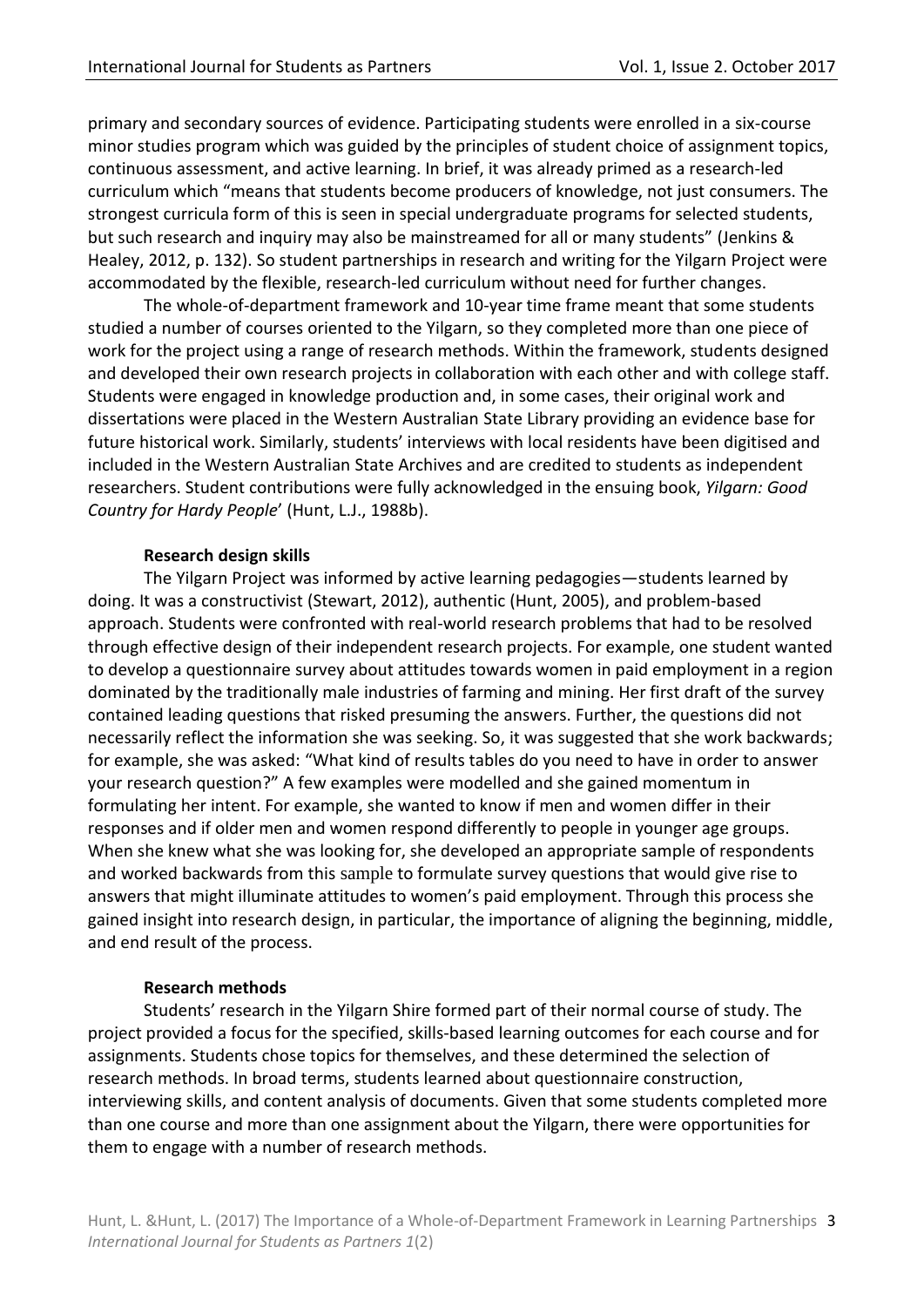## **Information retrieval skills and data interpretation**

Students learned information retrieval skills through their original research on secondary sources. The end notes to the "Miners and Farmers" chapter show that, inter alia, students referred to documentation from the Lands and Surveys Department; minutes and rates books of the Yilgarn Road Board; and private records from local farms including cash books, ledgers, and bank books. Students also referred to local newspapers, which revealed surprisingly high levels of education and some literary talent in this remote rural population. They also learned to triangulate findings either by completing multiple assignments using different methodologies or by discussing their results with each other because they were all working within the same wholeof-department framework. The triangulation of research results, from different sources, led to complex analyses in which students came to understand, for example, that what was written and said about women bore little resemblance to what they actually achieved. In short, key learning outcomes included not only information retrieval skills but also critical thinking about the interpretation of evidence.

Discussion about research findings took place in tutorials and during regular week-long fieldwork trips to the Yilgarn. Fieldwork was facilitated by the Shire Council, which offered free use of the local sports centre for accommodation. This facilitated student engagement which has been noted as "both a requirement for and an outcome of partnership" (Bovill et al., 2016, p. 196). Fieldwork also facilitated community engagement and students' immersion in the project. This enhanced learning outcomes because living in the community, even for a short time, contributed to emotionally engaged learning that encouraged awareness of ethical considerations about how to write individual research projects, raising such questions as, "Should we just write the pretty stories, or do we write about local tensions such as racism and sexism?"

## **Ethics**

According to R. L. Healey (2014) ethical thinking is a "particular type of critical thinking" (p. 3). Ethical thinking is considered such an important outcome of a university education that it is almost universally included in lists of expected graduate attributes. Yet in contemporary higher education settings, the progress of even small pieces of undergraduate research can be inhibited by the very process of gaining ethics approval before embarking on data collection. The departmental framework of this project allowed students to proceed quickly under the umbrella of ethics approvals granted to the project whilst learning how to implement ethical considerations such as the need for confidentiality and the importance of protecting the privacy of respondents. This accords with R. L. Healey's (2014) observation that learning about ethics includes "an ability to perceive the ethical implications of a situation" (p. 3). She also notes that many ethical issues are multidisciplinary in nature, which suggests that opportunities to complete multiple assignments in different courses within the minor study program enabled students to explore the ethical implications of research from the perspectives of a number of disciplines including sociology, history, and geography.

## **Report writing**

Undergraduate students wrote their own reports about their research projects. This facilitated the assessment of individual achievement required for normal accreditation purposes. The undergraduate teaching and learning processes associated with writing echoed those normally available to postgraduate students. Individual tutorials and iterative cycles of review, reflection, and improvement resulted in written work of a standard high enough to merit being archived in state and professional libraries. In the writing process, students had to marshal their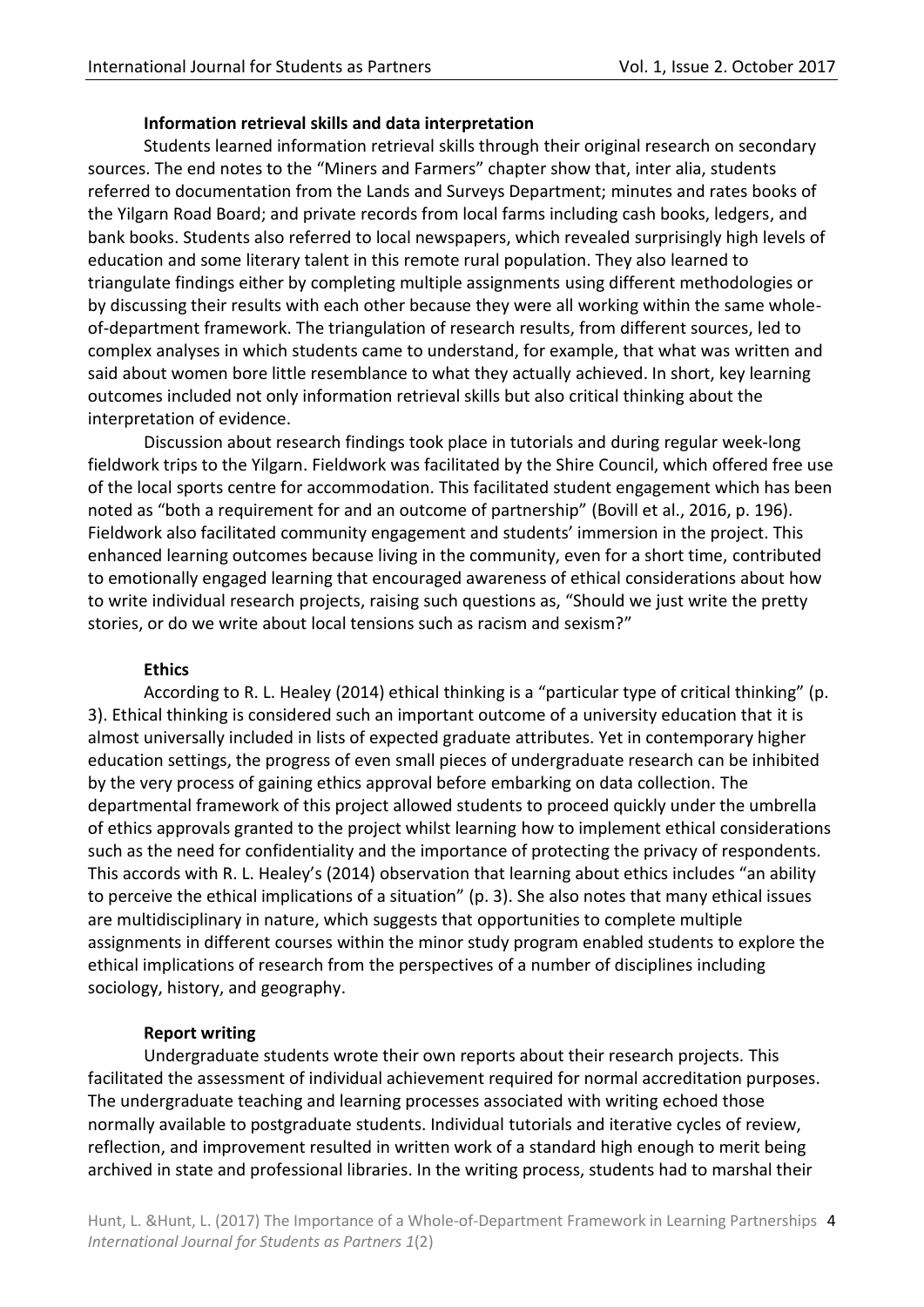material into reports that required them to account for their methodology and describe and analyse results.

#### ANALYSIS

This case study shows how the whole-of-department design of the Yilgarn Project scaffolded students' learning experiences. They developed high-level skills and learned threshold concepts in social science (Land, 2012) including: research design; research methods, such as questionnaire construction, interviewing skills and content analysis; information retrieval skills; data interpretation; research ethics; and report writing. Students took responsibility for the design, implementation, and reporting of their own research. In some cases, their work has been archived in state libraries, which means it has been shared publicly. Strengths of the project include the provision of multiple opportunities for students to learn about the design, implementation, and reporting of research. Further, the whole-of-department framework created a community of practice that built confidence and facilitated students' individual publications. These outcomes accord with the HEA core principles of partnership approaches.

However, students did not share in writing the chapters for the book. This is a possible point of departure from the HEA core values, which advocate collective responsibility for the aims of the partnership and personal responsibility for individual contributions. This issue gives rise to a number of questions about partnership processes. For example:

- 1. How should partnership processes be assessed—by their compliance with partnership criteria or in terms of students' learning outcomes—or both?
- 2. To what extent is it necessary for students to engage in every aspect of a project for the benefits of partnership to be apparent?
- 3. How important is the extent rather than nature of partnership processes to learning outcomes?

Cook-Sather et al. (2014) suggest that while all participants in a partnership should have the opportunity to contribute equally, this does not necessarily mean that they contribute in the same ways. Creating opportunities to contribute in different ways is a curriculum matter. According to Tinto (2003), learning communities and partnerships "begin with a kind of coregistration or block scheduling that enables students to take courses together, rather than apart" (p. 1). He referred to linked and cluster courses as well as coordinated studies where courses "are typically connected by an organising theme which gives meaning to their linkage. The point of doing so is to engender a coherent interdisciplinary or cross-subject learning that is not easily attainable through . . . unrelated, stand-alone courses" (p. 2). The Yilgarn Project offered this kind of organising theme to the six-course, social science minor in which students were enrolled. It might be considered a jigsaw model of partnership in which each student takes responsibility for researching his or her own piece of the big picture, scaffolded by a whole-of-department framework and a curriculum already geared to undergraduate research by active learning pedagogies and provision for student choice in assignments.

The HEA's core values for a students-as-partners approach are process-driven. This means that the manner in which students are involved is important. Put simply, it is not just what you do but the way that you do it that is important. Student empowerment is the goal. It is about equalising the power relationships inherent in university learning and teaching to give students space to learn. Labonté's (1990a) analysis of empowerment indicates the need to avoid prescriptive approaches because "I empower you" is a contradiction in terms—the speaker remains in control of the process. So, at what point does intervention in student-learning partnerships become a measure of control? As Northedge (2005) pointed out, student-centred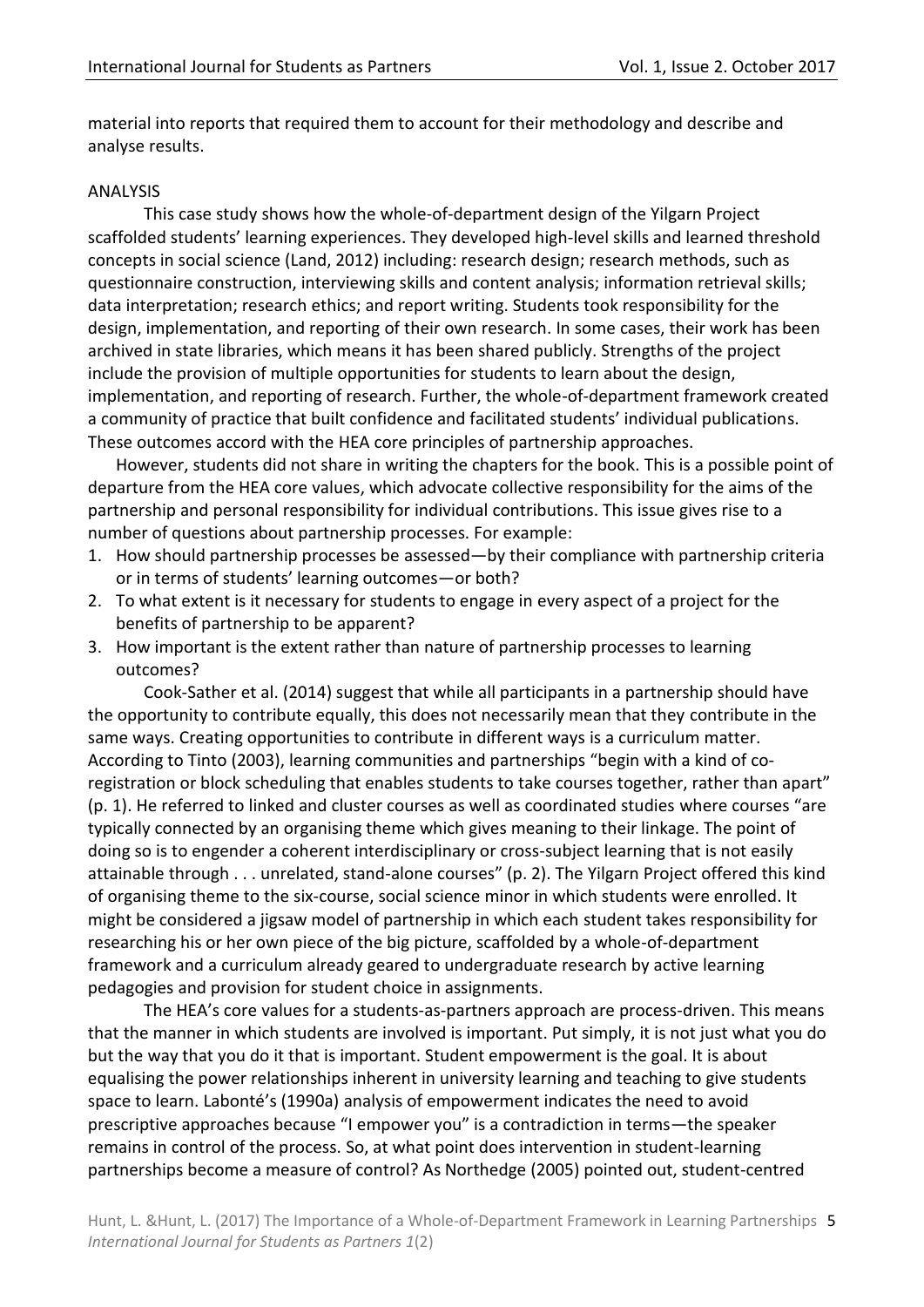approaches do not obviate the act of teaching intervention. The point is to facilitate learning partnerships in empowering ways which McWilliam (2005) describes as "meddling in the middle":

Rather than teachers delivering an information product to be consumed by the student . . . the teacher and student [are] mutually involved. . . . In colloquial terms, this would frame the teacher as neither sage on the stage nor guide on the side but *meddler in the middle*. The teacher is in there doing and failing alongside students. (p. 11)

According to Labonté (1990a), empowerment refers to a process in which participants gain or assume power. This can be done at three levels all of which echo the HEA's core principles of partnership:

- 1. intrapersonally, as in confidence building and the development of a sense of self-efficacy;
- 2. interpersonally, which refers to the construction of knowledge based on personal and shared experiences; and
- 3. within communities, meaning the cultivation of resources and strategies that provide beneficial outcomes for all (Labonté, 1990b).

These levels of empowerment could serve as benchmarks for exploring partnership as a process. For example, learning communities and partnerships can be disempowering for some, as Freeman (1972-73) long ago noted in her powerful analysis of the tyranny of structurelessness. So, do we know what works and what does not in partnerships? What helps students gain a sense of selfefficacy through their participation in learning partnerships? What processes help students to construct knowledge and analyses based on personal and shared experiences, and which aspects of partnership work to enhance students' ethical and critical awareness? Finally, what do we know about partnership processes that are disempowering or counterproductive to positive student learning outcomes?

This case study shared practice by showing how the Yilgarn Project created opportunities for students to construct knowledge that was important to a rural community. They gained confidence that was beneficial beyond the project. Many students taking the minor studies course were mature-aged. They were apprehensive about their abilities to study anything, let alone complete their own research projects. Inspired by their participation in the Yilgarn Project, some went on to postgraduate study and some became active members of professional history associations.

In conclusion, the community-engaged, whole-of-department framework that integrated students' research into normal curriculum processes provided opportunities for students to work as partners in an undergraduate, research-based curriculum that provided multiple opportunities to build their confidence and competence as social researchers. The project gave rise to a book in which students were named as researchers. The book will be open source, connecting the Yilgarn Project to community studies around the world.

## NOTE ON CONTRIBUTORS

**Lynne Hunt PhD., Dip Ed., FHERDSA** *won the 2002 Australian Award for Social Science Teaching, the Prime Minister's Award for Australian University Teacher of the Year, and an Australian Executive Endeavour Award (2009). She co-edited University Teaching in Focus (2012) and The Realities of Change in Higher Education (2006).* [https://www.researchgate.net/profile/Lynne\\_Hunt/contributions](https://www.researchgate.net/profile/Lynne_Hunt/contributions)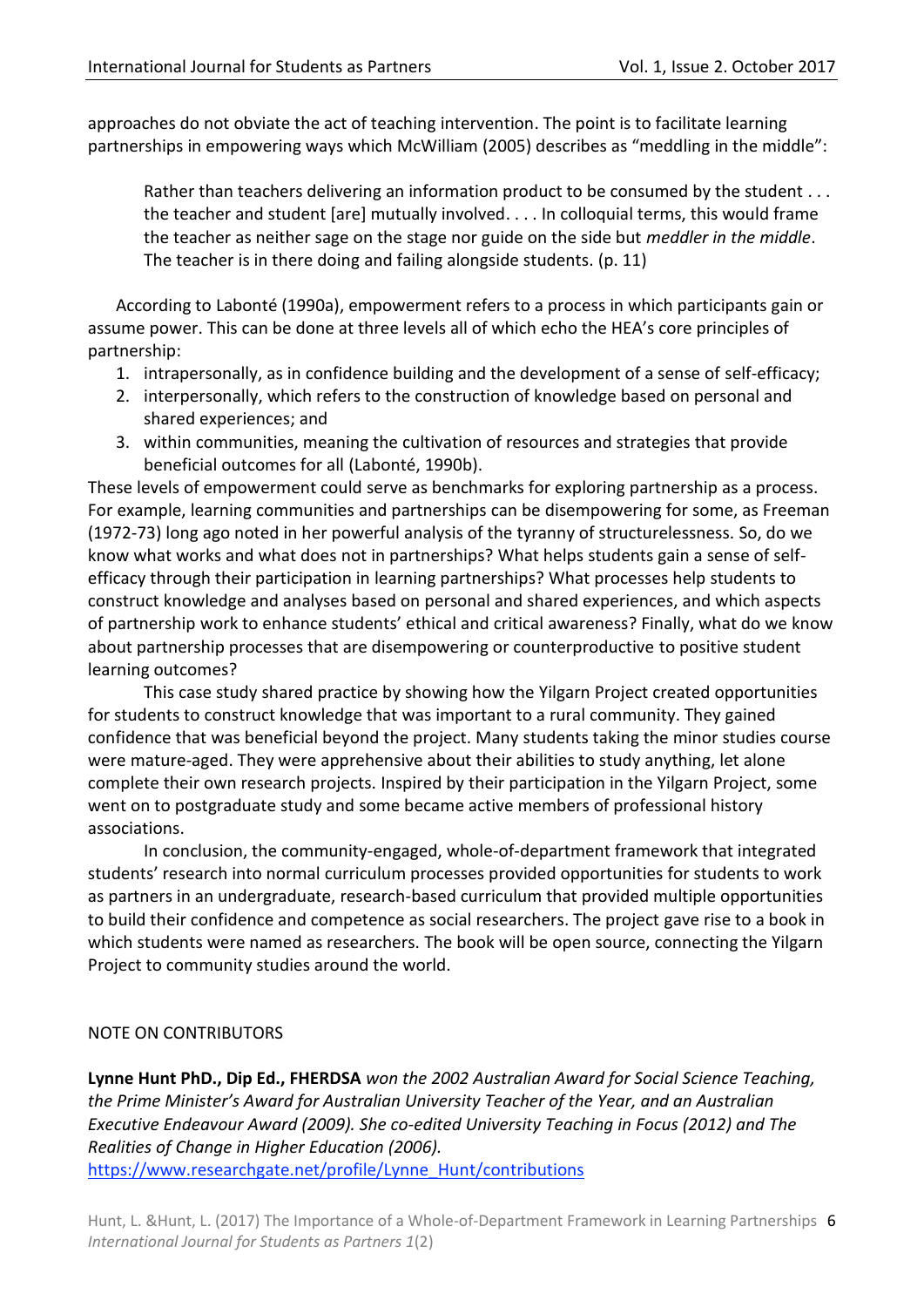**Lyall Hunt, M.A., Dip. Ed.,** *is a Fellow, Royal Western Australian Historical Society and founding member of the WA Oral History Association. He edited Westralian Portraits; Yilgarn: Good Country for Hardy People; Towards Federation; and Early Days. He also contributed to historical encyclopaedias and dictionaries.* [https://www.researchgate.net/profile/Lyall\\_Hunt](https://www.researchgate.net/profile/Lyall_Hunt)

# **REFERENCES**

- Belensky, M. F., Clinchy, B. M., Goldberger, N. R., & Tarale, G. M. (1986). *Women's ways of knowing: The development of self, voice, and mind*. New York: Basic Books.
- Bovill, C., Cook-Sather, A., Felten, P., Millard, L., & Moore-Cherry, N. (2016). Addressing potential challenges in co-creating learning and teaching: Overcoming resistance, navigating institutional norms, and ensuring inclusivity in student-staff partnerships. *Higher Education*, *71*(2), 195-208. <http://dx.doi.org/10.1080/1360144X.2016.1124965>
- Cook-Sather, A., Bovill, C., & Felten, P. (2014). *Engaging students as partners in learning and teaching: A guide for faculty*. San Francisco: Jossey-Bass.
- Freeman, J. (1972-73). The tyranny of structurelessness. *Berkeley Journal of Sociology*, 17, 151- 164.
- Frière, P. (1971). *Pedagogy of the oppressed*. New York: Seaview.
- Healey, M., Flint, A., & Harrington, K. (2014). *Engagement through partnership: Students as partners in learning and teaching in higher education*. The Higher Education Academy.Retrieved from [https://www.heacademy.ac.uk/engagement-through-partnership](https://www.heacademy.ac.uk/engagement-through-partnership%09students-partners-learning-and-teaching-higher-education) [students-partners-learning-and-teaching-higher-education](https://www.heacademy.ac.uk/engagement-through-partnership%09students-partners-learning-and-teaching-higher-education)
- Healey, R. L. (2014). How engaged are undergraduate students in ethics and ethical thinking? An analysis of the ethical development of undergraduates by discipline. *Student Engagement and Experience Journal*, *3*(2), 1-21. [http://DOI10.7190/seej.v3i2.93](http://doi10.7190/seej.v3i2.93)
- Hunt, L. J. (1988). Miners and farmers 1915-1950. In L.J. Hunt (Ed.), *Yilgarn: Good country for hardy people* (pp. 197-265). Southern Cross: Yilgarn Shire. Retrieved from https://www.researchgate.net/publication/293483112 Hunt L 1988 Miners and Farmer [s\\_191-](https://www.researchgate.net/publication/293483112_Hunt_L_1988_Miners_and_Farmers_191-1950_In_Hunt_L_Ed_Yilgarn_Good_Country_for_Hardy_People_Yilgarn_Shire_Southern_Cross_WA) 1950 In Hunt L Ed Yilgarn Good Country for Hardy People Yilgarn Shire Southern C

[ross\\_WA](https://www.researchgate.net/publication/293483112_Hunt_L_1988_Miners_and_Farmers_191-1950_In_Hunt_L_Ed_Yilgarn_Good_Country_for_Hardy_People_Yilgarn_Shire_Southern_Cross_WA)

- Hunt, L. J. (Ed.). (1988). *Yilgarn: Good country for hardy people*. Southern Cross: Yilgarn Shire.
- Hunt, L. Y. A. (1988). Women. In L. J. Hunt (Ed.), *Yilgarn: Good country for hardy people* (pp. 351- 411). Southern Cross: Yilgarn Shire. Retrieved

fro[mhttps://www.researchgate.net/publication/264042427\\_Women](https://www.researchgate.net/publication/264042427_Women)

- Hunt, L. Y. A. (2005). Authentic learning at work. In A. Herrington & J. Herrington (Eds.), *Authentic learning environments in higher education* (pp. 262-282)*.* Hershey USA: Ideas Group Inc.
- Jenkins, A., & Healey, M. (2012). Research-led undergraduate curricula. In L. Hunt & D. Chalmers(Eds.), *University teaching in focus: A learning-centred approach* (pp.128-144). Melbourne: ACER Press.
- Knowles, M. S., Holton III, E. F., & Aswansu, R. (2005). *The adult learner* (6th ed.). London:Butterworth-Heinemann.
- Labonté, R. (1990a September). *Econology: Health and sustainable development*. Paper presented at the Integrating Health and Environment Conference, Canberra, Australia.
- Labonté, R. (1990b). Empowerment: Notes on professional and community dimensions. *Canadian Review of Social Policy*, *26,* 64-75.